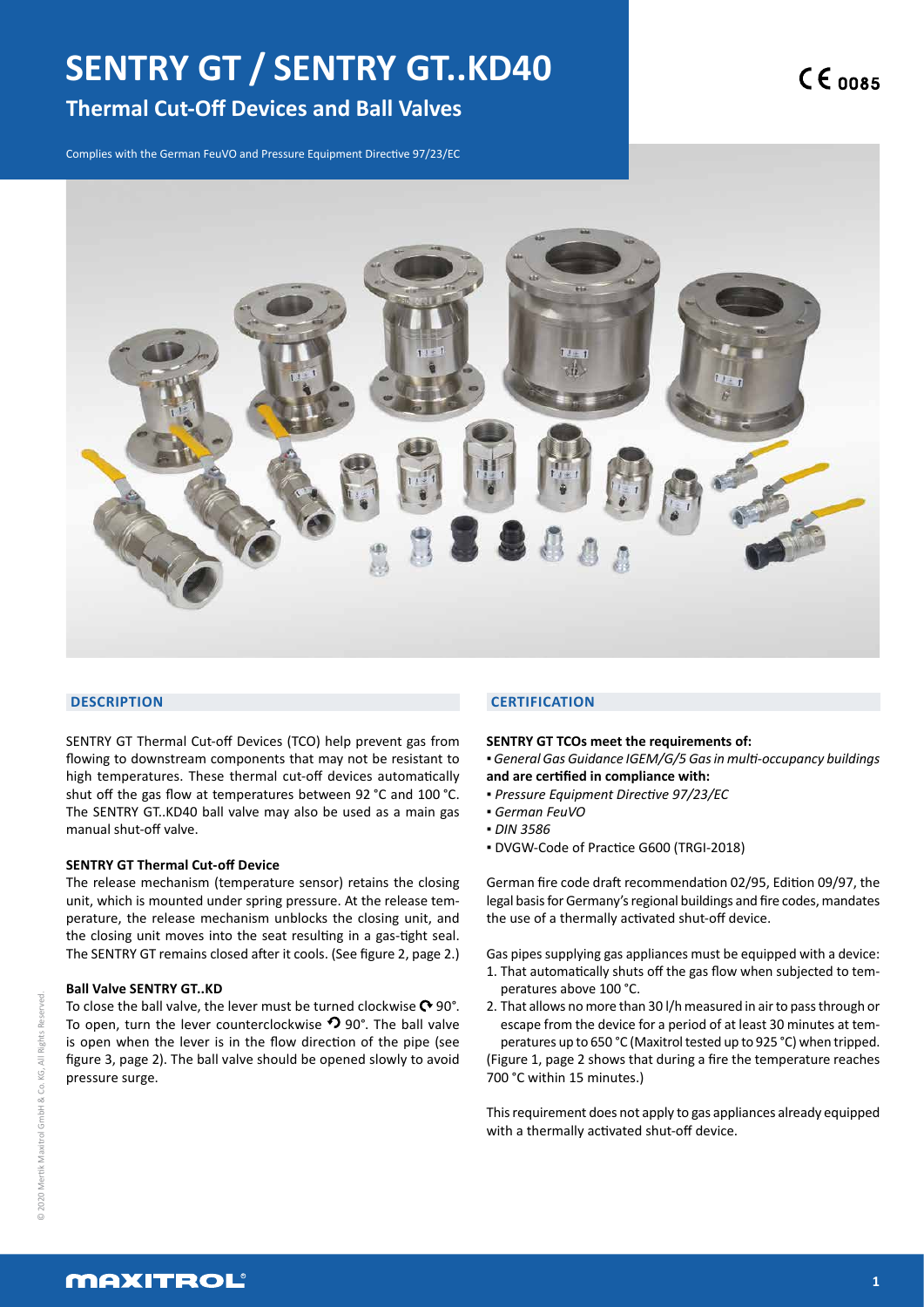



Figure 2: Cross-section of a SENTRY GT (GT15DIA) thermally activated shut-off device



Figure 1: Temperature rise in a test room fire simulation

**Figure 3:** Example of a SENTRY GT..KD40 installed



**Figure 4:** Example of a SENTRY GT installed upstream of a burner

#### **TECHNICAL DATA**

| <b>Technical data</b>    | <b>SENTRY GT</b>                                                                                   | <b>SENTRY GTKD40</b>                                      |
|--------------------------|----------------------------------------------------------------------------------------------------|-----------------------------------------------------------|
| Threaded connection      | DIN EN 10226-1 / ISO 7-1                                                                           | DIN EN 10226-1 / ISO 7-1                                  |
| Flanged connection       | DIN EN 1092-1:2018-12 (PN 16) / ISO 7005-1                                                         | ٠                                                         |
| Gas types                | DIN EN 437; DVGW G 262                                                                             | <b>DIN EN 437</b>                                         |
| Release temperature      | $100 °C - 8 K$                                                                                     | $100 °C - 8 K$                                            |
| Nominal pressure         | MOP 5 (PN 5, DIN 3586)                                                                             | MOP 5 (PN 5, DIN 3586)                                    |
| Allowable leakage        | < 30 l/h air at 650 °C                                                                             | < 30 l/h air at 650 °C                                    |
| Max. ambient temperature | 80 °C                                                                                              | 60 °C                                                     |
| Thermal rating           | 30 min 650 °C in compliance with DIN 3586;<br>max. 925 °C (in compliance with ISO 843 max. 1 hour) | 30 min 650 °C in compliance with DIN 3586;<br>max. 925 °C |
| Material                 | Steel                                                                                              | Brass, Steel                                              |

| Certifications / Range of use | <b>SENTRY GT</b>                                                              | <b>SENTRY GTKD40</b> |
|-------------------------------|-------------------------------------------------------------------------------|----------------------|
| Pressure Equipment Directive  | 97/23/EC                                                                      | 97/23/EC             |
| <b>DVGW</b>                   | DN 10-150: DIN 3586<br>DN 32-150: DIN 3586<br>DVFG TRF 2012<br>DVGW TRGI 2018 | DIN EN 331; DIN 3586 |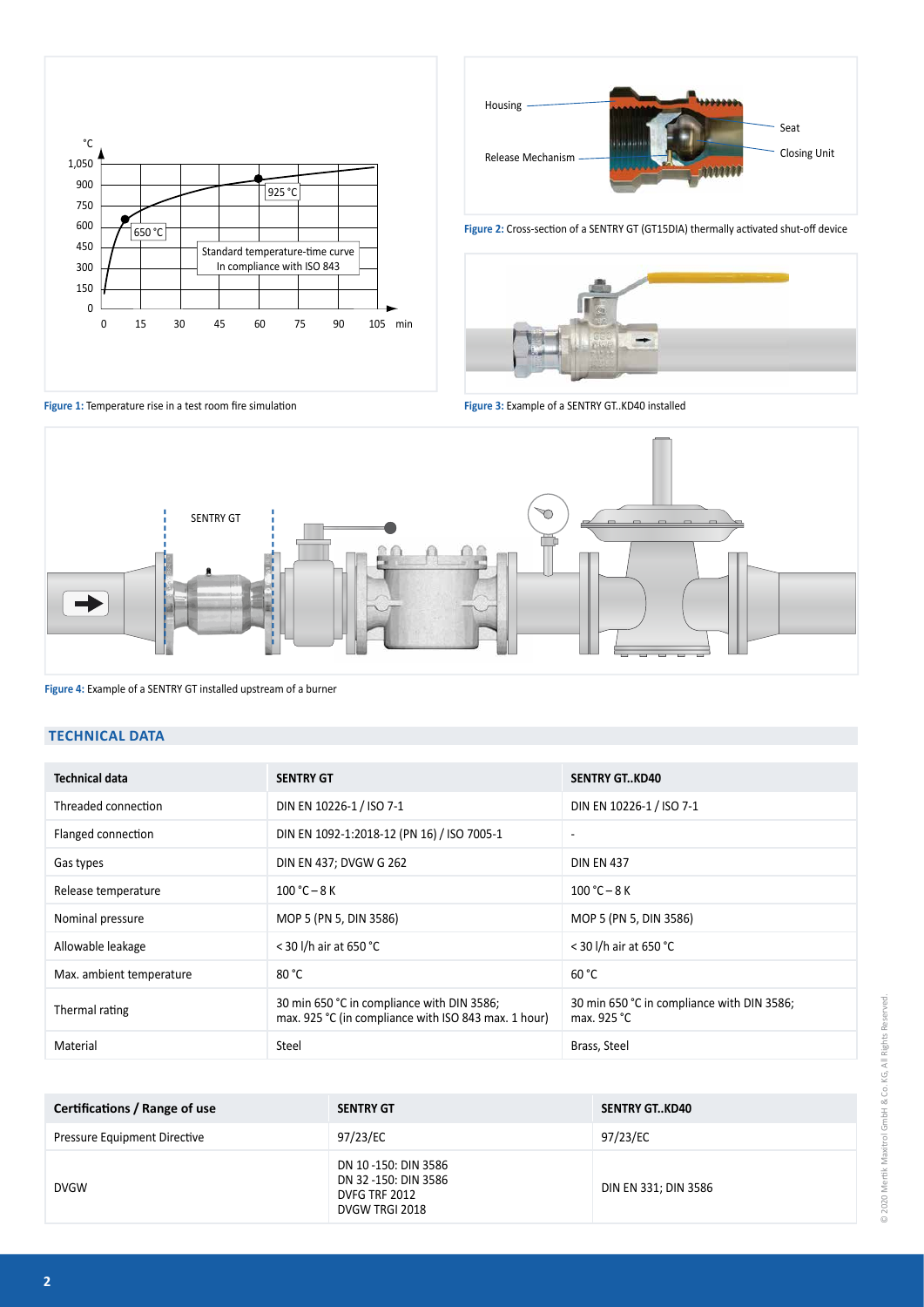### **FLOW RATE CHARTS (Natural Gas d = 0.6; pi = 2.5 kPa)**



**Figure 5:** Sentry GT Flow Rate Chart **Figure 6:** Sentry GT..KD40 Flow Rate Chart

#### **FLOW RESISTANCE FACTOR**

| Flow resistance factor $\zeta$ (zeta) for SENTRY GT |             |             |             |             |             |             |             |             |              |              |              |
|-----------------------------------------------------|-------------|-------------|-------------|-------------|-------------|-------------|-------------|-------------|--------------|--------------|--------------|
| <b>DN10</b>                                         | <b>DN15</b> | <b>DN20</b> | <b>DN25</b> | <b>DN32</b> | <b>DN40</b> | <b>DN50</b> | <b>DN65</b> | <b>DN80</b> | <b>DN100</b> | <b>DN125</b> | <b>DN150</b> |
| $1.5\,$                                             | 4.5         | 3.0         |             |             | 1.5         |             |             |             |              |              | 1.8          |

#### **EXAMPLES (see figure 5 and 6)**

- $(1)$  For a 50 kW boiler with a flow rate of ca. 5 m<sup>3</sup>/h natural gas, the pressure drop for a GT25 would be 9.5 Pa.
- $(2)$  The pressure drop of a GT for a 1500 kW boiler may not exceed 30 Pa. Choose the next characteristic line below plot point  $(2)$ (GT100).
- $\overline{3}$  The pressure drop of a GT20KD40 with a flow rate of 4 $\overline{m}$ <sup>3</sup>/h natural gas would be 20 Pa.

#### **INSTALLATION KIT FOR SENTRY GT**

In compliance with applicable industry standards, an installation kit is required for the installation of flanged versions of thermal cut-off devices. This kit consists of high temperature resistant flange gaskets, hexagonal screws and hexagonal nuts. All flanged units must use high temperature resistant gaskets in compliance with Standard DIN EN 1092-1:2018-12 (PN 16) / ISO 7005-1. Only use high temperature resistant flange gaskets in compliance with DIN 30653 (HTR) up to 5 bar (Marked by: 3 red marks staggered 120 °). For a list of high temperature resistant gasket kits see Maxitrol literature GT-DS-DE.EN… .

| <b>Installation Kit</b>                  | <b>Nominal diameter</b> |
|------------------------------------------|-------------------------|
| SENTRY GT 32 M2(3) (for SENTRY GT32FF)   | DN32                    |
| SENTRY GT 40 M2(3) (for SENTRY GT40FF)   | DN40                    |
| SENTRY GT 50 M2(3) (for SENTRY GT50FF)   | DN50                    |
| SENTRY GT 65 M2(3) (for SENTRY GT65FF)   | DN65                    |
| SENTRY GT 80 M2(3) (for SENTRY GT80FF)   | DN80                    |
| SENTRY GT 100 M2(3) (for SENTRY GT100FF) | DN100                   |
| SENTRY GT 125 M2(3) (for SENTRY GT125FF) | DN125                   |
| SENTRY GT 150 M2(3) (for SENTRY GT150FF) | DN150                   |